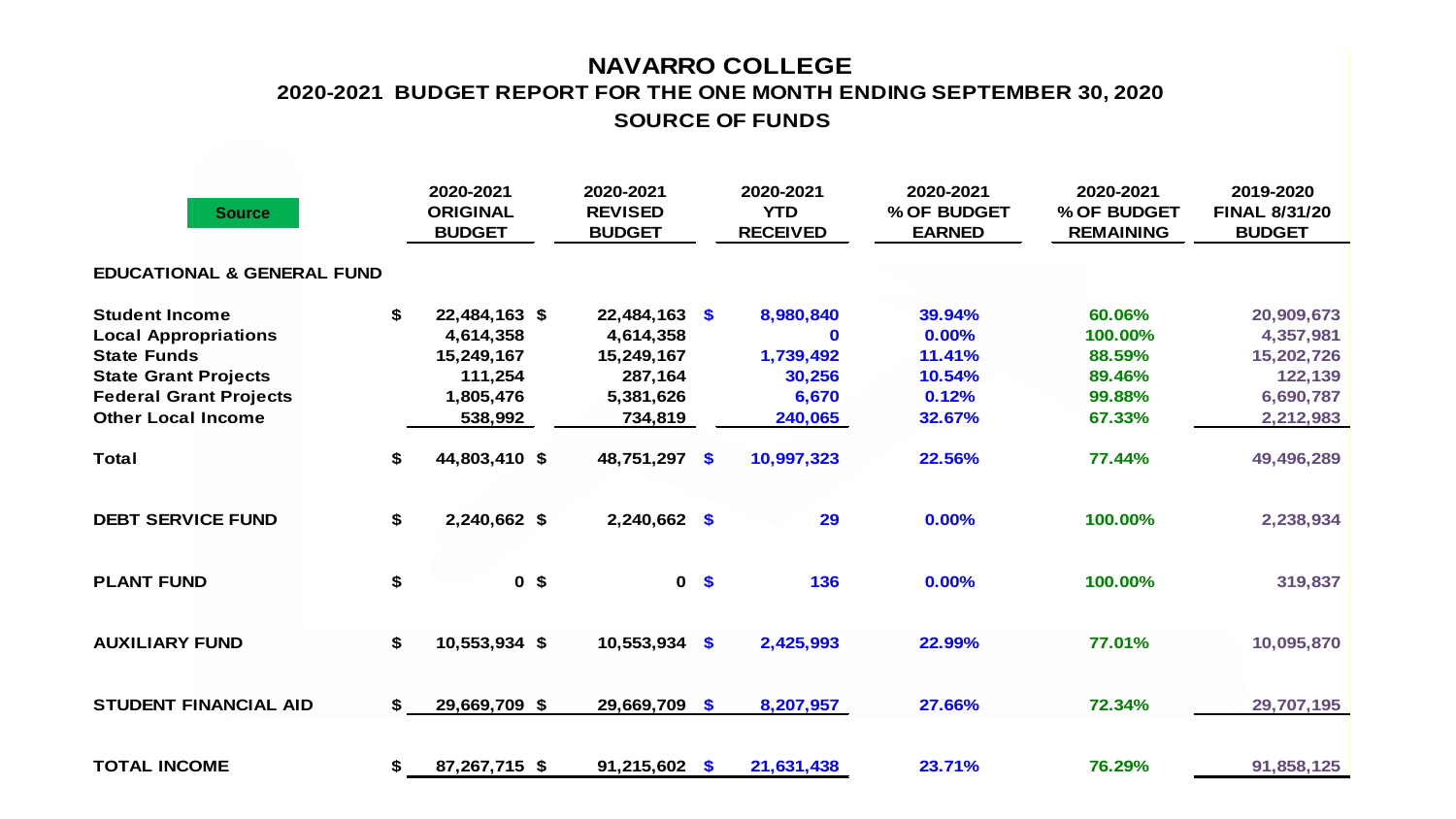## **NAVARRO COLLEGE 2019-2020 BUDGET REPORT FOR THE ONE MONTH ENDING SEPTEMBER 30, 2019 SOURCE OF FUNDS**

| <b>Source</b>                         | 2019-2020<br><b>ORIGINAL</b><br><b>BUDGET</b> | 2019-2020<br><b>REVISED</b><br><b>BUDGET</b> |          | 2019-2020<br><b>YTD</b><br><b>RECEIVED</b> | 2019-2020<br>% OF BUDGET<br><b>EARNED</b> | 2019-2020<br>% OF BUDGET<br><b>REMAINING</b> |
|---------------------------------------|-----------------------------------------------|----------------------------------------------|----------|--------------------------------------------|-------------------------------------------|----------------------------------------------|
| <b>EDUCATIONAL &amp; GENERAL FUND</b> |                                               |                                              |          |                                            |                                           |                                              |
| <b>Student Income</b>                 | \$<br>22,186,176 \$                           | 22,186,176 \$                                |          | 9,806,872                                  | 44.20%                                    | 55.80%                                       |
| <b>Local Appropriations</b>           | 3,868,321                                     | 3,868,321                                    |          | 24,000                                     | 0.62%                                     | 99.38%                                       |
| <b>State Funds</b>                    | 15,202,726                                    | 15,202,726                                   |          | 1,747,057                                  | 11.49%                                    | 88.51%                                       |
| <b>State Grant Projects</b>           | 155,935                                       | 115,354                                      |          | 79,809                                     | 69.19%                                    | 30.81%                                       |
| <b>Federal Grant Projects</b>         | 2,212,462                                     | 2,165,124                                    |          | (37,031)                                   | $-1.71%$                                  | 101.71%                                      |
| <b>Other Local Income</b>             | 479,350                                       | 487,320                                      |          | 22,093                                     | 4.53%                                     | 95.47%                                       |
| <b>Total</b>                          | \$<br>44,104,970 \$                           | 44,025,021                                   | <b>S</b> | 11,642,800                                 | 26.45%                                    | 73.55%                                       |
| <b>DEBT SERVICE FUND</b>              | \$<br>2,238,934 \$                            | $2,238,934$ \$                               |          | 11,217                                     | 0.50%                                     | 99.50%                                       |
| <b>PLANT FUND</b>                     | \$<br>0 <sup>5</sup>                          | $10,000$ \$                                  |          | 78                                         | 0.00%                                     | 100.00%                                      |
| <b>AUXILIARY FUND</b>                 | \$<br>10,422,427 \$                           | 10,422,427                                   | \$       | 2,651,374                                  | 25.44%                                    | 74.56%                                       |
| <b>STUDENT FINANCIAL AID</b>          | \$<br>29,707,195 \$                           | 29,707,195                                   | \$       | 10,073,661                                 | 33.91%                                    | 66.09%                                       |
| <b>TOTAL INCOME</b>                   | \$<br>86,473,526 \$                           | 86,403,577                                   | <b>S</b> | 24,379,130                                 | 28.22%                                    | 71.78%                                       |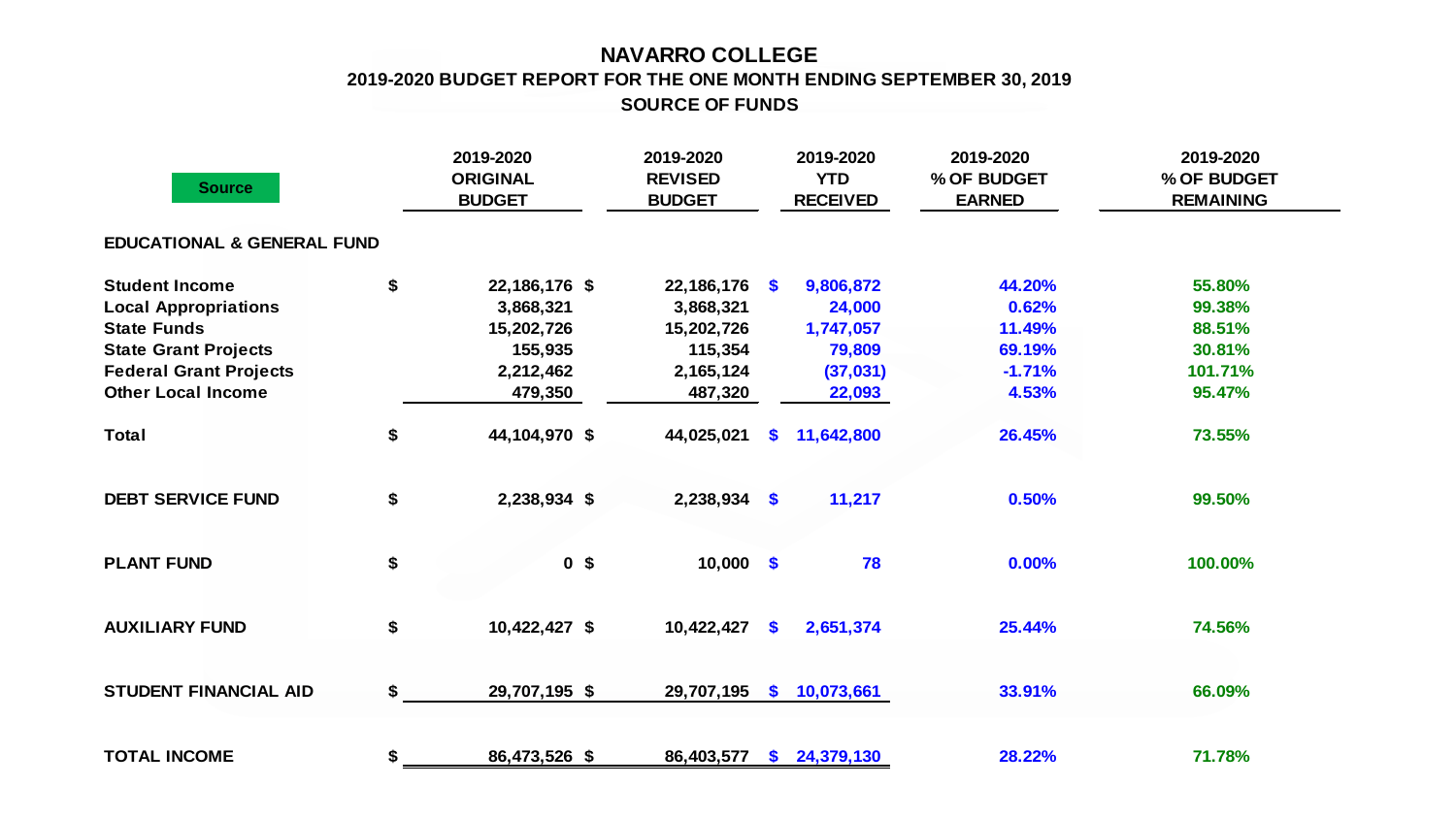## **NAVARRO COLLEGE 2020-2021 BUDGET REPORT FOR THE ONE MONTH ENDING SEPTEMBER 30, 2020 DISBURSEMENT OF FUNDS**

| <b>Disbursement</b>                       |    | 2020-2021<br><b>ORIGINAL</b><br><b>BUDGET</b> | 2020-2021<br><b>REVISED</b><br><b>BUDGET</b> | 2020-2021<br><b>YTD</b><br><b>EXPENSED</b> |     | 2020-2021<br><b>OBLIGATED</b> | 2020-2021<br>% OF BUDGET<br><b>EXPENDED</b> | 2020-2021<br>% OF BUDGET<br><b>REMAINING</b> | 2019-2020<br><b>FINAL 8/31/20</b><br><b>BUDGET</b> |  |  |  |  |
|-------------------------------------------|----|-----------------------------------------------|----------------------------------------------|--------------------------------------------|-----|-------------------------------|---------------------------------------------|----------------------------------------------|----------------------------------------------------|--|--|--|--|
| <b>EDUCATIONAL &amp; GENERAL FUND</b>     |    |                                               |                                              |                                            |     |                               |                                             |                                              |                                                    |  |  |  |  |
| <b>General Administration</b>             | \$ | 2,192,645 \$                                  | $2,192,645$ \$                               | 213,879                                    | \$  | 435,394                       | 29.61%                                      | 70.39%                                       | 2,107,626                                          |  |  |  |  |
| <b>Student Services</b>                   |    | 3,776,017                                     | 3,776,017                                    | 273,222                                    |     | 640,924                       | 24.21%                                      | 75.79%                                       | 3,501,082                                          |  |  |  |  |
| <b>General Institutional</b>              |    | 4,862,135                                     | 4,877,136                                    | 773,189                                    |     | 1,164,312                     | 39.73%                                      | 60.27%                                       | 4,652,753                                          |  |  |  |  |
| Instructional Administration              |    | 1,445,011                                     | 1,445,011                                    | 105,713                                    |     | 288,164                       | 27.26%                                      | 72.74%                                       | 1,395,697                                          |  |  |  |  |
| <b>Staff Benefits</b>                     |    | 7,168,132                                     | 7,168,132                                    | 519,854                                    |     | 645,805                       | 16.26%                                      | 83.74%                                       | 6,236,252                                          |  |  |  |  |
| <b>Resident Instruction:</b>              |    |                                               |                                              |                                            |     |                               |                                             |                                              |                                                    |  |  |  |  |
| Academic                                  |    | 6,794,475                                     | 6,806,677                                    | 544,056                                    |     | 1,631,816                     | 31.97%                                      | 68.03%                                       | 7,238,511                                          |  |  |  |  |
| <b>Career</b>                             |    | 6,307,742                                     | 6,311,174                                    | 465,927                                    |     | 1,633,569                     | 33.27%                                      | 66.73%                                       | 6,062,073                                          |  |  |  |  |
| Planetarium                               |    | 76,603                                        | 76,603                                       | 5,466                                      |     | 16,964                        | 29.28%                                      | 70.72%                                       | 82,672                                             |  |  |  |  |
| <b>Museum</b>                             |    | 155,520                                       | 155,520                                      | 9,465                                      |     | 38,975                        | 31.15%                                      | 68.85%                                       | 172,979                                            |  |  |  |  |
| <b>Events</b>                             |    | 65,063                                        | 65,063                                       | 4,594                                      |     | 18,667                        | 35.75%                                      | 64.25%                                       | 93,448                                             |  |  |  |  |
| Library                                   |    | 467,816                                       | 467,816                                      | 85,180                                     |     | 104,141                       | 40.47%                                      | 59.53%                                       | 472,602                                            |  |  |  |  |
| <b>Community Services</b>                 |    | 2,000                                         | 2,000                                        | $\mathbf 0$                                |     | $\mathbf{0}$                  | 0.00%                                       | 100.00%                                      | 1,700                                              |  |  |  |  |
| <b>Plant Maintenance &amp; Operations</b> |    | 4,049,309                                     | 4,045,877                                    | 166,713                                    |     | 566,080                       | 18.11%                                      | 81.89%                                       | 4,597,598                                          |  |  |  |  |
| <b>Appropriations</b>                     |    | 5,679,816                                     | 5,664,816                                    | $\bf{0}$                                   |     | $\mathbf{0}$                  | 0.00%                                       | 100.00%                                      | 6,064,782                                          |  |  |  |  |
| <b>State Grant Projects</b>               |    | 111,254                                       | 287,164                                      | 4,606                                      |     | 39,118                        | 15.23%                                      | 84.77%                                       | 122,139                                            |  |  |  |  |
| <b>Federal Grant Projects</b>             |    | 1,615,845                                     | 5,191,995                                    | 799,196                                    |     | 603,220                       | 27.01%                                      | 72.99%                                       | 6,495,349                                          |  |  |  |  |
| <b>Local Grant Projects</b>               |    | 34,027                                        | 217,651                                      | 11,900                                     |     | 11,957                        | 10.96%                                      | 89.04%                                       | 199,026                                            |  |  |  |  |
| <b>Total</b>                              | \$ | 44,803,410 \$                                 | 48,751,297 \$                                | 3,982,960                                  | \$. | 7,839,106                     | 24.25%                                      | 75.75%                                       | 49,496,289                                         |  |  |  |  |
| <b>DEBT SERVICE FUND</b>                  | \$ | 2,240,662 \$                                  | 2,240,662 \$                                 | (184, 547)                                 | \$  |                               | $-8.24%$                                    | 108.24%                                      | 2,238,934                                          |  |  |  |  |
| <b>PLANT FUND</b>                         | \$ | 0 <sup>5</sup>                                | 0 <sup>5</sup>                               | $\mathbf 0$                                | \$  | $\mathbf 0$                   | 0.00%                                       | 100.00%                                      | 319,837                                            |  |  |  |  |
| <b>AUXILIARY FUND</b>                     | \$ | 10,553,934 \$                                 | $10,553,934$ \$                              | 1,338,202                                  | \$  | 1,363,211                     | 25.60%                                      | 74.40%                                       | 10,095,870                                         |  |  |  |  |
| <b>STUDENT FINANCIAL AID</b>              | \$ | 29,669,709 \$                                 | 29,669,709 \$                                | 10,640,661                                 | \$  |                               | 35.86%                                      | 64.14%                                       | 29,707,195                                         |  |  |  |  |
| <b>TOTAL DISBURSEMENTS</b>                | \$ | 87,267,715 \$                                 | 91,215,602 \$                                | 15,777,276                                 | \$  | 9,202,317                     | 27.39%                                      | 72.61%                                       | 91,858,125                                         |  |  |  |  |